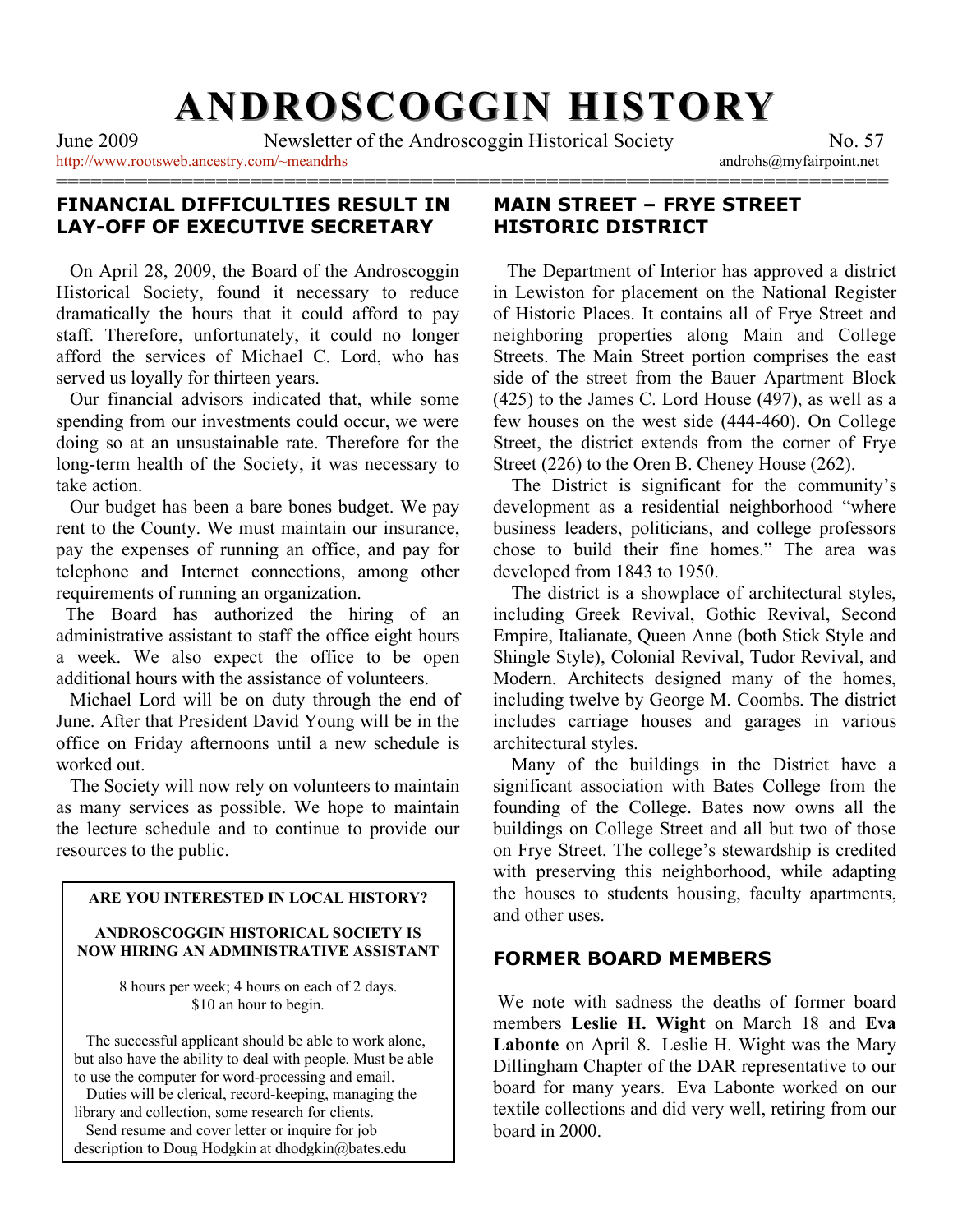## **An Androscoggin Patriot: Allen Davis (1756-1836), by Nancy Lecompte**

 Allen Davis was born of the 11th of May 1756 in Gloucester, Massachusetts and died on the 22nd of April 1836 in Minot, Maine. He was the son of Jacob Davis and Jemimah Riggs of Gloucester. On the 14th of January 1786 he was married to Abigail Jumper (1762-1834) in New Gloucester. Allen and Abigail had three known children, all born in Poland – Jemimah b. 7-Apr-1787, Elizabeth b. 6-Jun-1788, and Jacob b. 17-Jun-1791. When Jacob came of age, he chose to remain at home, working his father's farm, and caring for his infirm parents. At some point, Allen gave his land and home to his son as payment for the years Jacob spent supporting them by his labor.

 On the 20th of February 1777, at the age of 20, Allen Davis enlisted as a private from Gloucester in the Continental Army for the period of three years. He served in the company of Capt. John Burnham, in the 8<sup>th</sup> Massachusetts Regiment commanded by Col. Michael Jackson. His regiment served in the New York theatre of action in 1777. On September 19th of that year they participated in the Battle of Still Water, where they faced the British Army of Burgoyne. At the end of the day it was a draw, but the Americans celebrated because they had stopped the British advance. Unfortunately, Allen Davis had nothing to celebrate. During the action he was taken prisoner, along with 26 other privates and 3 officers, and held by the British until Burgoyne surrendered his army the following month at Saratoga. He may have seen more action in the defense of Philadelphia before moving into winter camp at Valley Forge.

 Allen Davis would have suffered along with all the other brave men at Valley Forge. As spring approached, needed supplies arrived, discipline improved, and the morale of the common soldier was lifted. However, that did not stop some from deserting. In March of 1778, Allen was "sent on a scouting party from Valley Forge in pursuit of a deserter, and was taken prisoner by some English light horse and kept till 30 Oct following when i was exchanged ... ." A deposition by his neighbor, Joseph Smith, found in Allen's pension file gives us a little more detail. Mr. Smith adds, "... lameness by a wound in the right leg which at times makes him unable to perform but little labour said wound is said to have been received on board a prison ship ... ."

 Allen Davis survived the horrible winter at Valley Forge only to endure seven months of inhuman conditions on board a British prison ship in New York Harbor. The British saw their American prisoners as traitors rather than POWs, but did not dare to execute them for fear it would create even more traitors. Their solution was to allow them to die from neglect. All prisoners were said to have suffered from scurvy. Epidemics of small pox and yellow fever were constant. Rations were often inedible and never more than half portions. Guards were brutal. The only relief, if you could call it that, was to agree to become a sailor in the British Navy. More than 10,000 American prisoners died from intentional neglect on British prison ships - that's more than died in all the battles of the wars!

 After Allen Davis was exchanged, he tells us he spent some time in the hospital, but just how long we cannot be sure. On the 1st day of January 1780 at West Point, Allen was formally discharged due to "inability." We are left to assume this relates to health problems brought on by his time as prisoner, which left him unable to perform the duties of a soldier.

 In 1818, Allen Davis applied to his government for help, asking to be provided pension for his service. In his application he stated he was a farmer, no longer able to provide for himself due to infirmity, general debility, and lameness "... which in great measure deprives me now of the use of said leg ... ." He listed his only dependant as his wife, Abigail, age 60, "a feeble woman unable to contribute to my support." His assets consisted of a cow & calf, 4 sheep, 1 swine, and household furniture "of little or no value." He claimed he owned no real estate at this time. Allen Davis received his pension, but it was suspended in early 1824 after seven of his neighbors addressed a letter to the pension board stating that Allen Davis owned 100 acres of land worth \$1,000. Allen was not able to get his pension restored until March of 1832, despite a number of depositions from other neighbors stating that Allen had given the land to his son, Jacob, as compensation for ten years of unpaid service caring for the farm and his parents.

 So folks - things have not changed much in the last 200 years – our government has never properly

provided for its veterans!

Sources:

Military Pension Record S.16750 at Footnote.com Papers of the Continental Congress at Footnote.com Local vital records for Bakerstown, Minot, Poland, and New Gloucester, Maine.

Various www.myrevolutionarywar.com topics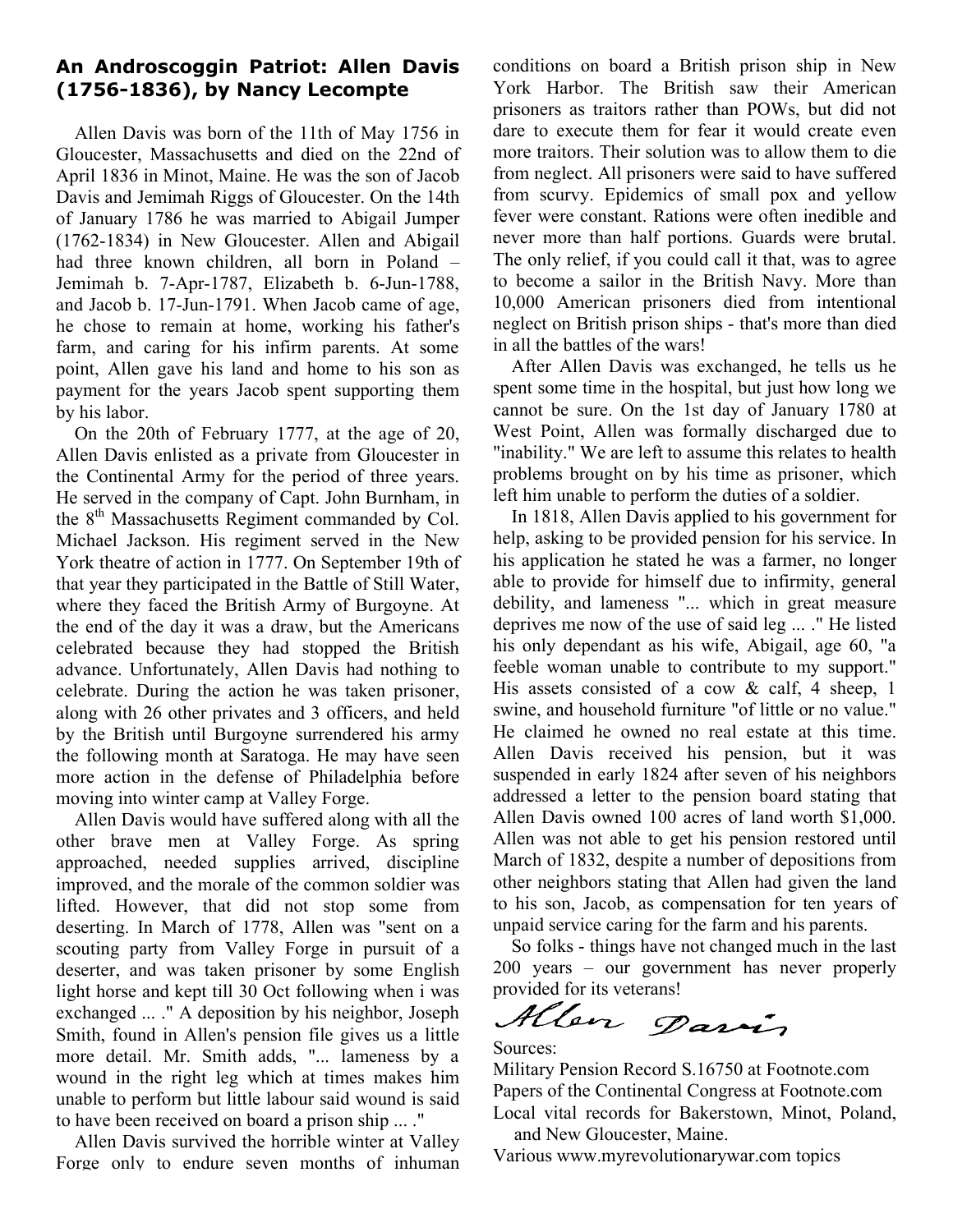# **Historical Acquisitions**

#### **Donations**

• *Reflections of Readfield (The Story of Our Town)*, ed. by Mary Schultze Page (Farmington, ME: The Knowlton & McLeary Co.), 1975. Given by Marius and Mildred Péladeau of Readfield, ME.

• Goss Genealogy Data Disc, by George H. Smith.

• *Progressive Cook Book*, Lisbon Progressive Club, 1915, & *Cook Book*, Philathea Class, Court Street Free Baptist Church, 1922. Given by Montress Kenniston of Kennebunk, ME.

• *Origin & History of the Ancient Name Kilgour* and *Descendants of Joseph Killgore 1690 (1701) to 1764 of Scotland*, both by Paul E. Killgore, published by the author of Nipomo, CA. Donated by the author.

• Petticoat, long underwear, and knitted cape or necklace of Mrs. George C. Wing Sr., of Auburn, and copy of a photograph of her with her two sisters dated 1946. Brought in by Barbara Randall of Auburn.

• A Peck's box; *Kimball's Business Speller* from Bliss College in Lewiston; *Growing Up on Maple Hill Farm* (Auburn), by Jerry Stelmok and signed by the author; bottle of C. K. Donnell's Indian Chloroform and Camphor remedy, Lewiston; Vincent NEHI bottle, Auburn; and paper ephemera. Given by Elaine L. Berry of Auburn.

•*Yankee Diva – Lillian Nordica and the Golden Days of Opera*, by Ira Glackens. *Kingfield, Maine*, and *A Picture History of Kingfield, Maine* (both by the Kingfield History Book Association). *Agriculture of Maine*, 1892. *Nine Mile Bridge – Three Years in the Maine Woods*, by Helen Hamlin. *An Island Garden*, by Celia Thaxter with illustrations by Childe Hassam, 1988 edition in a box. *Maine Charm String*, by Elinor Graham, 1946. *Maine General Highway Atlas*, State Highway Commission, 1968. Donated by Dennis Stires of Livermore.

• A porcelain plate celebrating the Bicentennial of Minot, Maine,  $1802 - 2002$ , plate #198. Given by Eda Tripp of the Minot Historical Society & Allen Saunders, both of the Minot town office. Many thanks to Coastal T-Shirts of Auburn for arranging this donation. They were the dealers in the plates years ago.

• Blank letterhead of Hiram Ricker & Sons, Poland Water, ca. 1910. Given by James W. Swanson of Lisbon Falls.

• Magazine about Androscoggin County and the new Viet-Nam Veterans Memorial Bridge, sponsored by the county commissioners, 1972.

• Eight school photographs and a school pin from the estate of Eleanor Mae Thompson of Hopkinton, MA, given via the First Congregational Church of Hopkinton, MA. Her mother and she grew up in Auburn.

• Native American spear point of the Moorehead Period, found in the Norridgewock/Skowhegan area, black in color. Given by Lawrence E. Small of Lewiston.

• Items relative to Pepperell Manufacturing and the Julia and Lawlor families, viz: one Champaign tap of 1871; a silver plate cigar box w/ initials RA; 3 Real photo

postcards of Bear Pond in North Turner, ME; receipt book of Charles A. Julia's, ca. 1880s; old factory photo; L/A Rotary pin of Albert Julia; textile scrapbook of the 1890s; ELHS Senior Drama play of 1924 (2 copies); Pepperell men at Poland Spring in 1926. Given by William T. Lawlor of Potomac, MD.

• *Looking Back – The Villages of North & West Auburn*, by Donna Berry, George Buker, Judy Holbrook, Methyl Park, and Beverly Spofford, published by the West Auburn Historical Society, Auburn, printed by the Central Maine Community College, Auburn, 2008. Signed by all the authors. Given by Donna Berry on behalf of the West Auburn Historical Society.

#### **Purchases**

• An Androscoggin & Kennebec Railway Company School Ticket, cancelled, #9889, from when students rode the rails instead of the school bus. \$2.80 w/ S&H, via eBay.

• *Loyal But French*, by Mark Paul Richard (East Lansing, MI: Michigan State University Press), 2008. \$26.89.

• Postal cover with cachet of the Liberty Ship SS *Bates Victory*, cancelled in Lewiston with a U.S. Merchant Marine stamp of the World War II era and a modern flag stamp, dated 16 June 2008. This ship was launched on 2 May 1945 by the California Shipbuilding Company of Los Angeles, CA. \$3.68 via eBay.

• A B&W 4  $\frac{1}{2}$  x 2  $\frac{3}{4}$  inch photo of Maine Central steam locomotive #632 in Danville Junction, Maine, ca. 1940s. \$3.80 via eBay.

• A Maine Vacationland  $1\frac{1}{2}$ " x  $2\frac{1}{2}$ " advertising stamp, ca. 1930s-'40s, depicting "Sunset at Camp, Androscoggin County." \$5.00 via eBay.

## **ELECTION OF OFFICERS**

 At the Annual Meeting of the Society on May 26, 2009 the following officers were elected:

| $2002$ the following officers were elected.        |                                              |
|----------------------------------------------------|----------------------------------------------|
| President                                          | David C. Young                               |
| Vice President                                     | Douglas A. Hall                              |
| <b>Executive Secretary</b>                         | Michael C. Lord until 6/30/09                |
| Recording Secretary                                | Douglas I. Hodgkin                           |
| Membership Sec.                                    | Bruce A. Hall                                |
| Treasurer                                          | Susan F. Sturgis                             |
| Newsletter Editor                                  | Douglas I. Hodgkin                           |
| Attorney                                           | Richard L. Trafton                           |
|                                                    | Directors: Franklin H. Goss. Norman E. Rose, |
| Bernice Y. Hodgkin.W. Dennis Stires, Edward C.     |                                              |
| Hodgkin, Elizabeth K. Young, Barbara V. Randall.   |                                              |
| Honorary Directors: Jane P. Norris, Mary M. Riley, |                                              |
| Alma G. Palmer, Gordon V. Windle                   |                                              |
|                                                    |                                              |

At the Board meeting of June 10, 2009 Russell Burbank and Michael Lord were elected to the Board, the latter effective July 1, 2009.